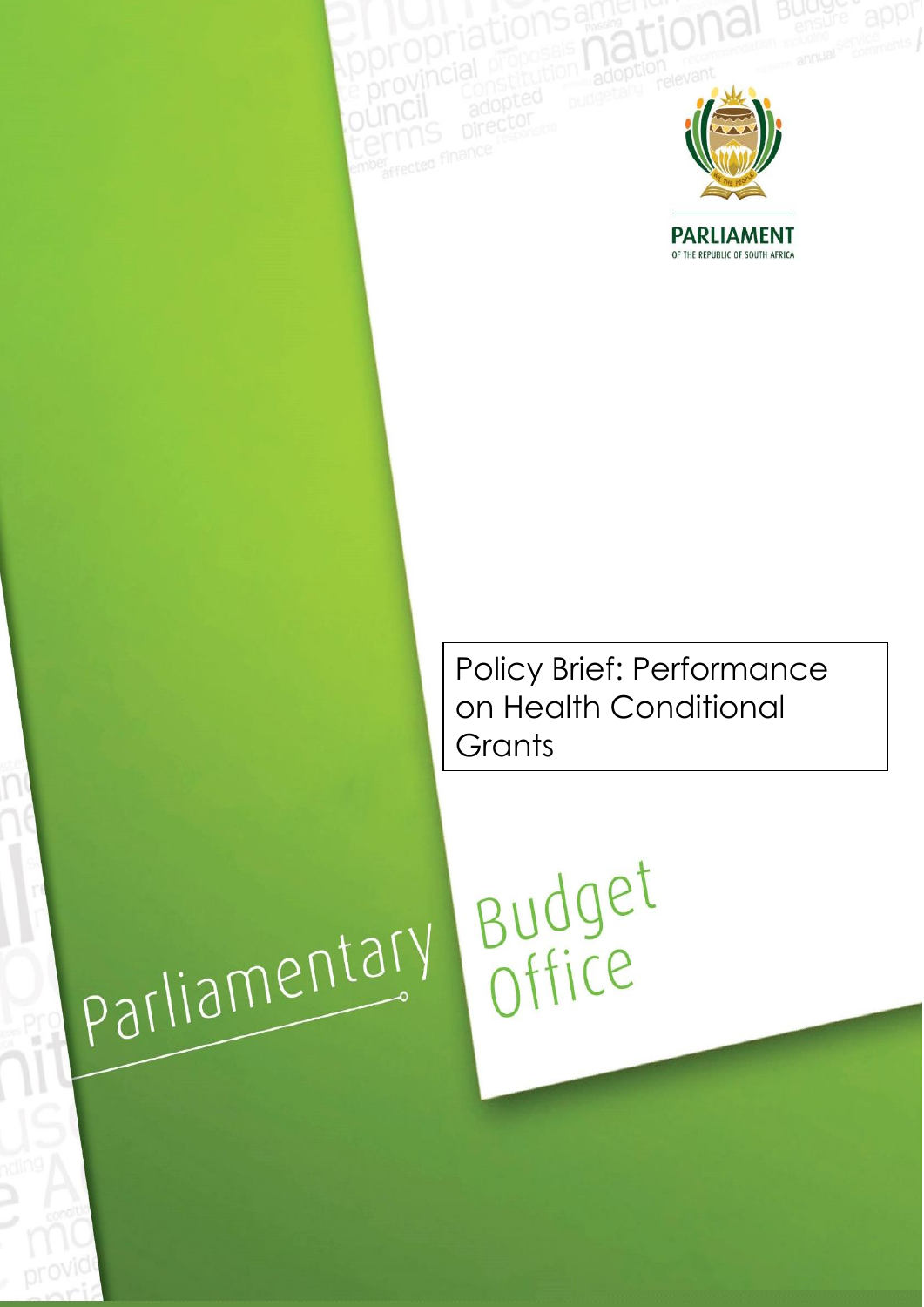The Parliamentary Budget Office (PBO) has been established in terms of the Money Bills Amendment Procedure and Related Matters Act (Act 9 of 2009). The PBO provides independent, objective and professional advice and analysis to Parliament on matters related to the budget and other money Bills. The PBO supports the implementation of the Act by undertaking research and analysis for the Finance and Appropriations Committees.

Director: Dr Dumisani Jantjies

Author: Dr Nelia Orlandi Enquiries: [norlandi@parliament.gov.za](mailto:norlandi@parliament.gov.za)

### **Ref. no. 21/2/3 (January 2021)**

To obtain additional copies of this document, please contact: Parliamentary Budget Office 4<sup>th</sup> Floor Parliament Towers 103-107 Plein Street Parliament of the Republic of South Africa Tel: +27 021 403 2360 Email: [pboinfo@parliament.gov.za](mailto:pboinfo@parliament.gov.za)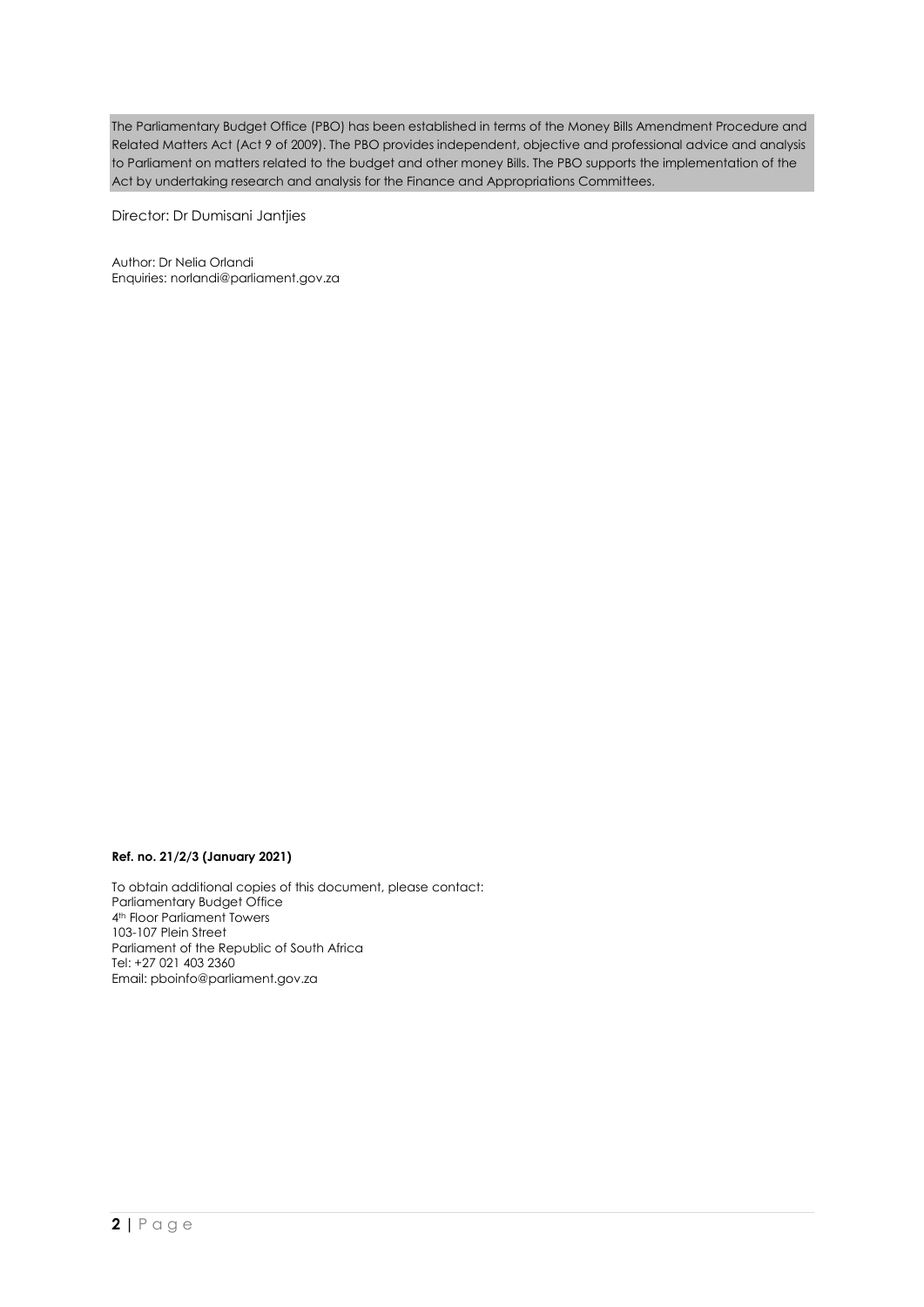# **Contents**

|    |                                                                 | 4  |
|----|-----------------------------------------------------------------|----|
| 2. |                                                                 | 4  |
|    |                                                                 |    |
|    | 4. Overview of the funding model for health                     | 5  |
|    |                                                                 | 6  |
|    | 6. Observations and evaluation of the performance of the Health |    |
|    |                                                                 |    |
|    |                                                                 | 10 |
|    |                                                                 | 12 |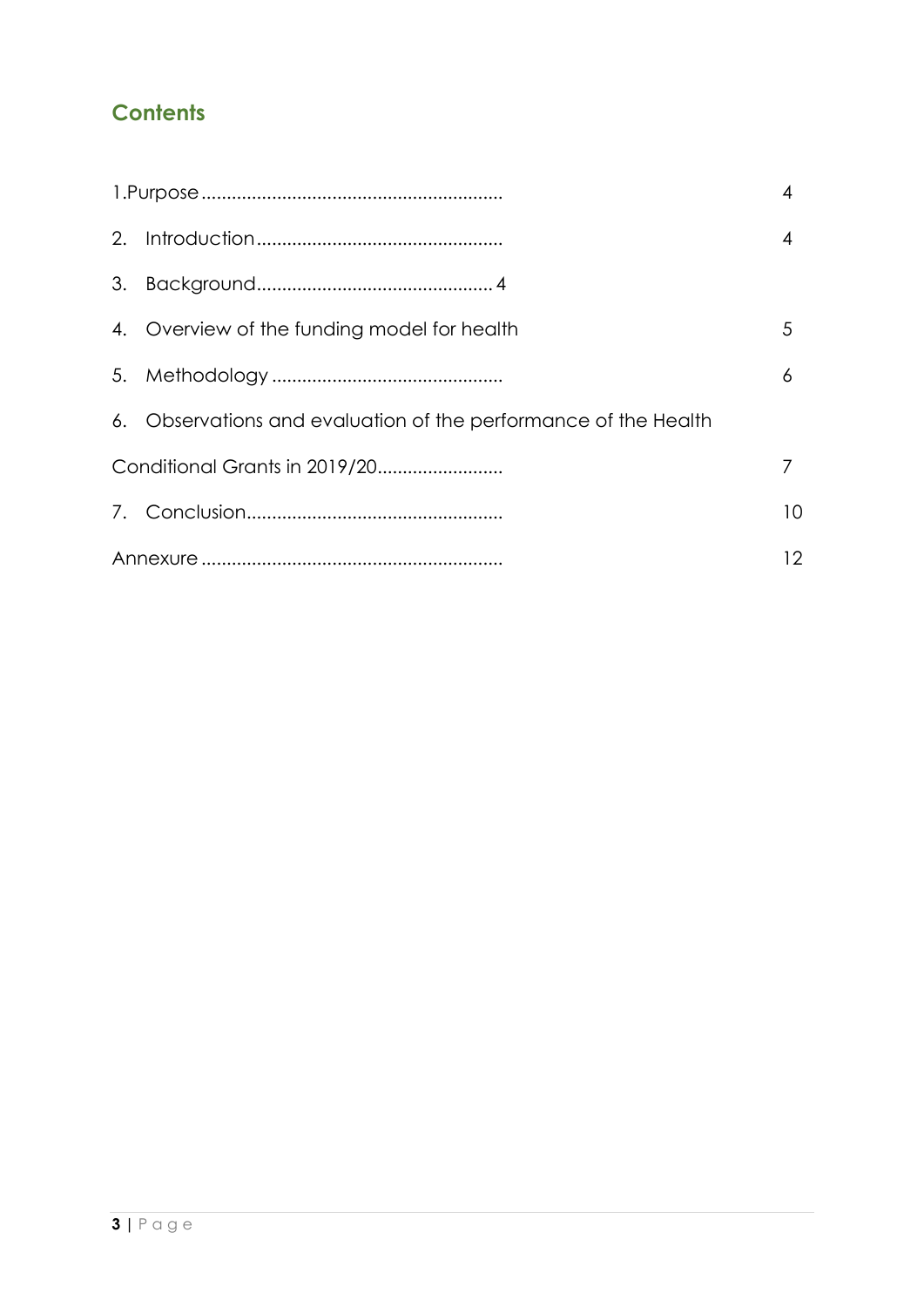# **1. Purpose**

To provide Members of Parliament, specifically the Finance and Appropriations Committees with:

- An overview of the funding model for Health
- An evaluation of the performance of the Health Conditional Grants in 2019/20
- Possibilities to address some of the additional needs in providing health services

# <span id="page-3-0"></span>**2. Introduction**

Members of Parliament are required to assess:

- Whether government has received value for money in the implementation of the budget
- The progress made with the implementation of government's policies

These assessments are done by Parliament through the monitoring of the implementation of the budget, inclusive of expenditure and performance on conditional grants, as part of the legislative process.

The government or departmental quarterly reporting on conditional grant outputs is not institutionalised and required by public finance legislation. Performance information (available to Members) on conditional grants is included in the schedules to the Division of Revenue Act (DORA) and in Departments Annual Reports for evaluation purposes.

As part of Parliamentary Budget Office support to Parliament oversight process, the Office provides analysis that specifically assist MPs to determine the efficiency and effectiveness of the expenditure of nationally raised revenue. Due to the size and importance of priority funding, the PBO started a series of analyses on the information available in the schedules to the Division of Revenue Act. The analysis mainly showed that the information provided in the DORA is inadequate to determine efficiency or effectiveness.

This brief continues the process by analysis the performance information on conditional grants reflected in Annual Reports. This brief specifically focuses on the National Department of Health, firstly providing the funding model for health and secondly evaluating the performance on conditional grants that comprises a large proportion of the funding for health. The information provided should also assist Members with discussions on the funding structures and possible revisions to the equitable share formula and conditional grant frameworks.

It should be noted, although not the main purpose of this analysis, it is important to review policies, programmes and budgets based on needs.

# <span id="page-3-1"></span>**3. Background**

Nationally raised revenue is divided between the three spheres of government in the form of an equitable share and conditional grants for specific purposes. The equitable share allocate to local government is divided among municipalities and transferred by the national department responsible for local government.

Conditional allocations to provinces and municipalities from the national government's share of revenue are allocated to provinces and municipalities to supplement the funding of programmes or functions funded from provincial/municipal budgets; specific-purpose allocations to provinces/municipalities; and allocations-in-kind to provinces/municipalities for designated special programmes. Other conditional grants include funds that are not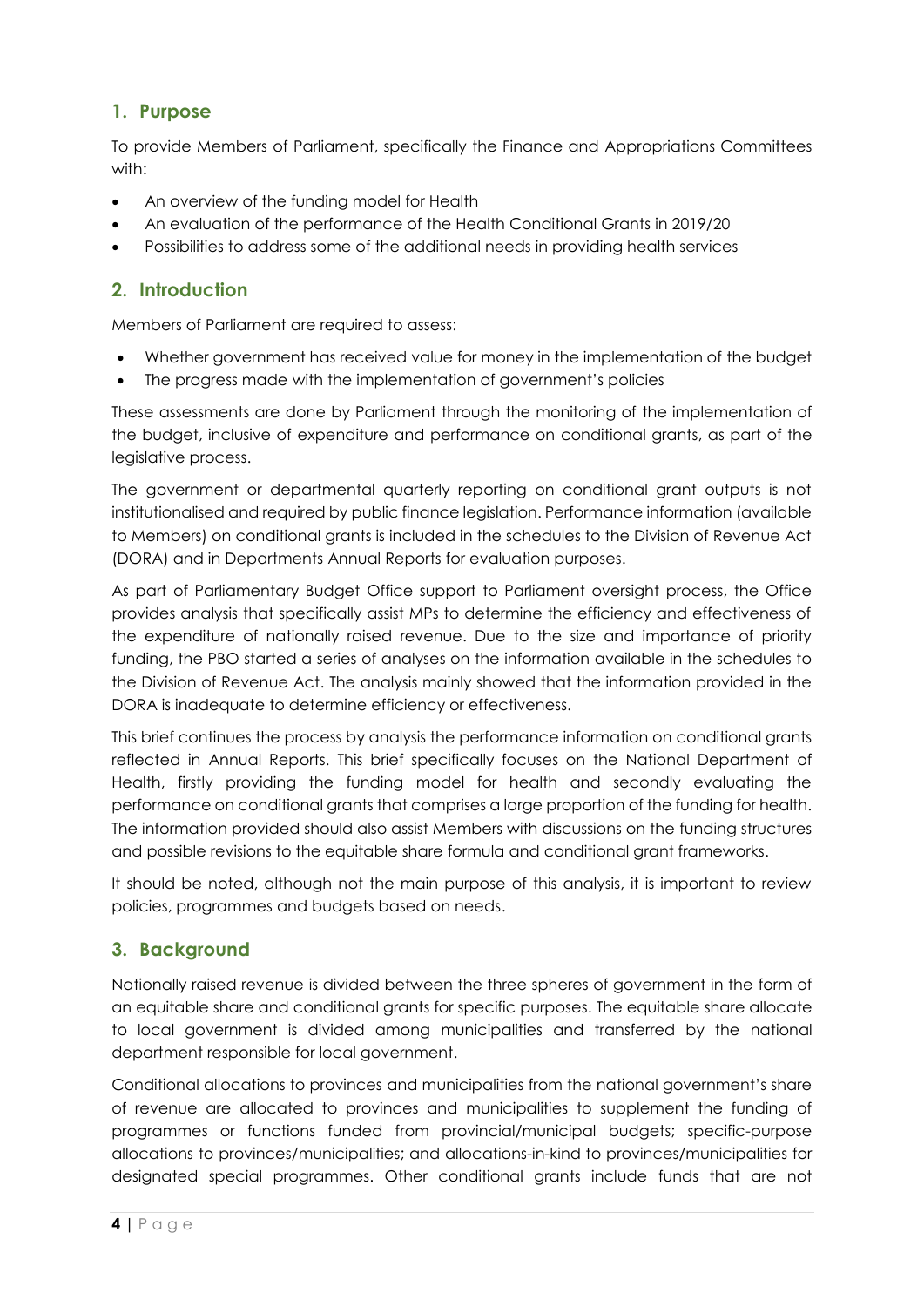allocated to specific provinces/municipalities, that may be released to provinces/municipalities to fund an immediate response to a declared disaster or housing emergency.

Health services are mainly provided by the provincial sphere of government and funded through the Provincial Equitable Share (PES), which is allocated according to a formula that reflects demand for services across all nine provinces. They are also funded by transfers from the National Department of Health in the form of conditional grants.

The PES formula consists of six components that take into account changes in demographics and relative demand for services in each of the provinces. The structure of the two largest components of PES, education and health, is based on each provinces demand and need for education and healthcare services. The other four components of the PES are to enable provinces to perform their other functions. These four additional components take into account the population size, the proportion of poor residents, the level of economic activity and the costs associated with running a provincial administration in each province.

# <span id="page-4-0"></span>**4. Overview of the funding model for health**

The purpose of the National Department of Health (NDH) is to lead and coordinate health services to promote the health of all people in South Africa through an accessible, caring and high quality health system based on the primary health care approach. This legal mandate makes the National Department of Health the ideal vehicle for implementing National Health Services. Therefore, given its mandate the question is whether the Department should not operate under the *"Department of National Health Services"*. The name change could also clarify the separate roles related to the provision of national health services and the implementation of a National Health Insurance (NHI)/Fund as a separate entity that will fund public health services.

At a provincial level, the Member of the Executive Council (MEC) responsible for provincial health services must ensure the implementation of national health policy and health services norms and standards in his or her province. Provinces receive a PES specific for health purposes as well as health conditional grants to provide provincial health services and to implement national health policies.

Figure 1 shows that the National Department of Health received 6.9 per cent of the 50.1 per cent non-interest allocations to the National sphere of government in 2019/20. The NDH transferred 92.8 per cent of its budget allocation to provinces in the form of conditional grants. The provincial sphere of government received 41.5 per cent of the non-interest allocations of which 82.5 per cent was in the form of a PES and 17.5 per cent in the form of conditional grants.

The health component of the PES formula is weighted at 27 per cent, which is in line with historical expenditure patterns indicating relative needs. The allocations per province is based on each province's risk profile and health system case load or outputs. The output component is, therefore, based on the number of patients visiting or treated at health facilities. The risk profile consists of a risk-adjusted capitation (fixed cost per patient) index and outputs data from public hospitals to estimate each province's share of the health components.

In addition to the PES to provide health services, provinces also received nine conditional grants from the National Department of Health in 2019/20. Health conditional grants amounts to 44.3 per cent of the total conditional grants to provinces. The proportions are also determined by need and historic performance.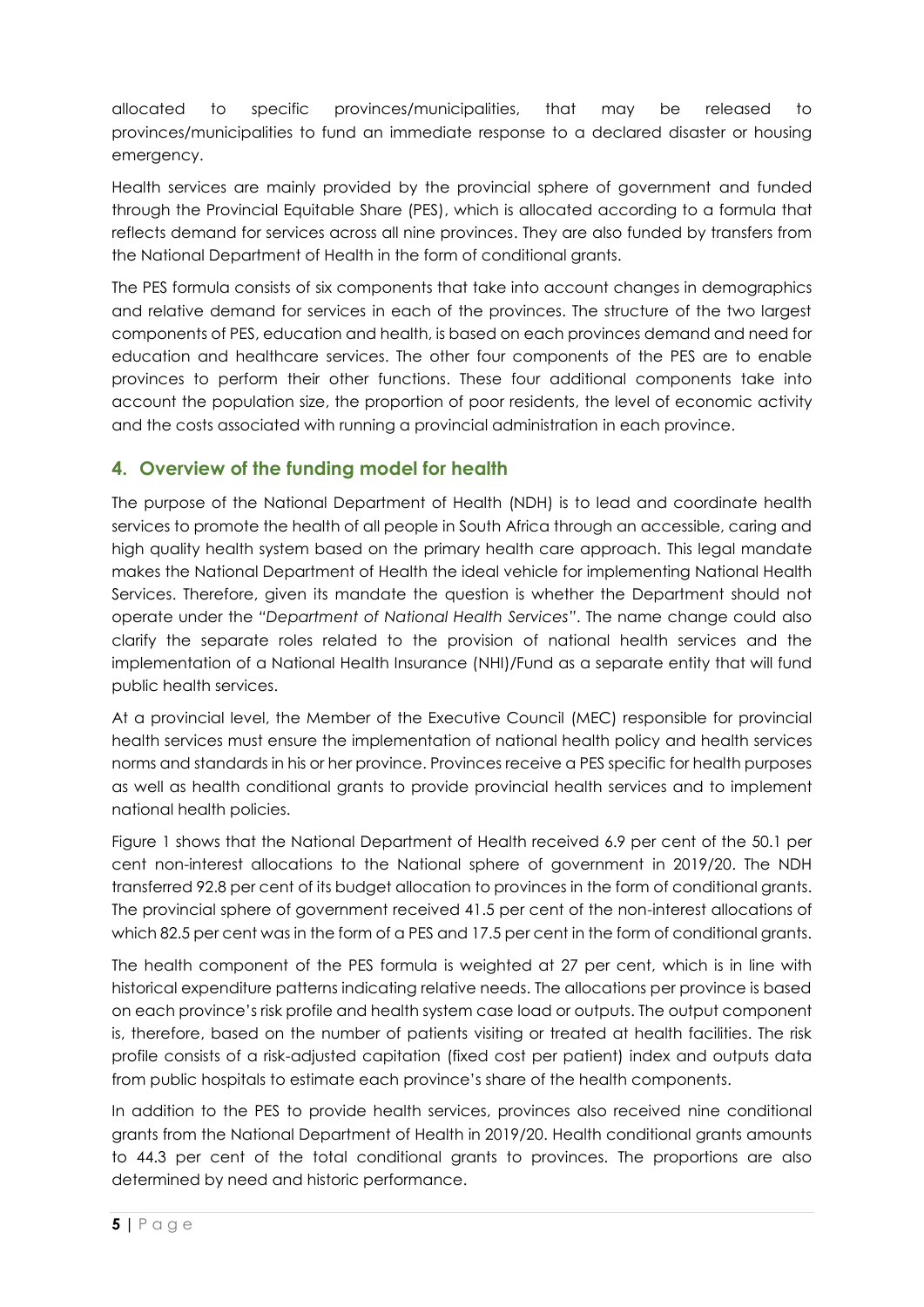### Figure 1: Funding structure for health in 2019/20



### **Data source: 2019 Budget**

The conditional grants allocated provided for:

- National tertiary services
- HIV, TB, malaria and community outreach
- Human Papilloma Virus vaccine
- Health facility revitalisation
- Health Professional Training and Development Grant (Direct Grant)
- National Health Insurance Grant: Personal Services Component
- National Health Insurance Grant: Non Personal Services Component
- National Health Insurance Grant: Health Facility Revitalisation Component
- Human Resources Capacitation

# <span id="page-5-0"></span>**5. Methodology**

The level of quality and completeness of performance information affects oversight bodies' ability to evaluate performance outcomes on expenditure. To be able to determine efficiency, performance indicators should be specific, relevant and linked to the budget. Effectiveness can be determined only by measuring change over time by measuring impact indicators. Impact indicators are mainly measured over a 5-year period and reflected in the Medium Term Strategic Framework of Government.

Performance information from the 2019/20 Annual Report of the National Department of Health are reflected in tables 1 to 9 (Annexure) and are arranged according to the purpose of the conditional grants, expected output targets and actual outputs achieved. Expenditure against the budget was also added per conditional grants to get an indication of what the efficiency of the expenditure was in 2019/20. Although the performance indicators are mainly output indications, which is not useful to determine the effectiveness of the conditional grants,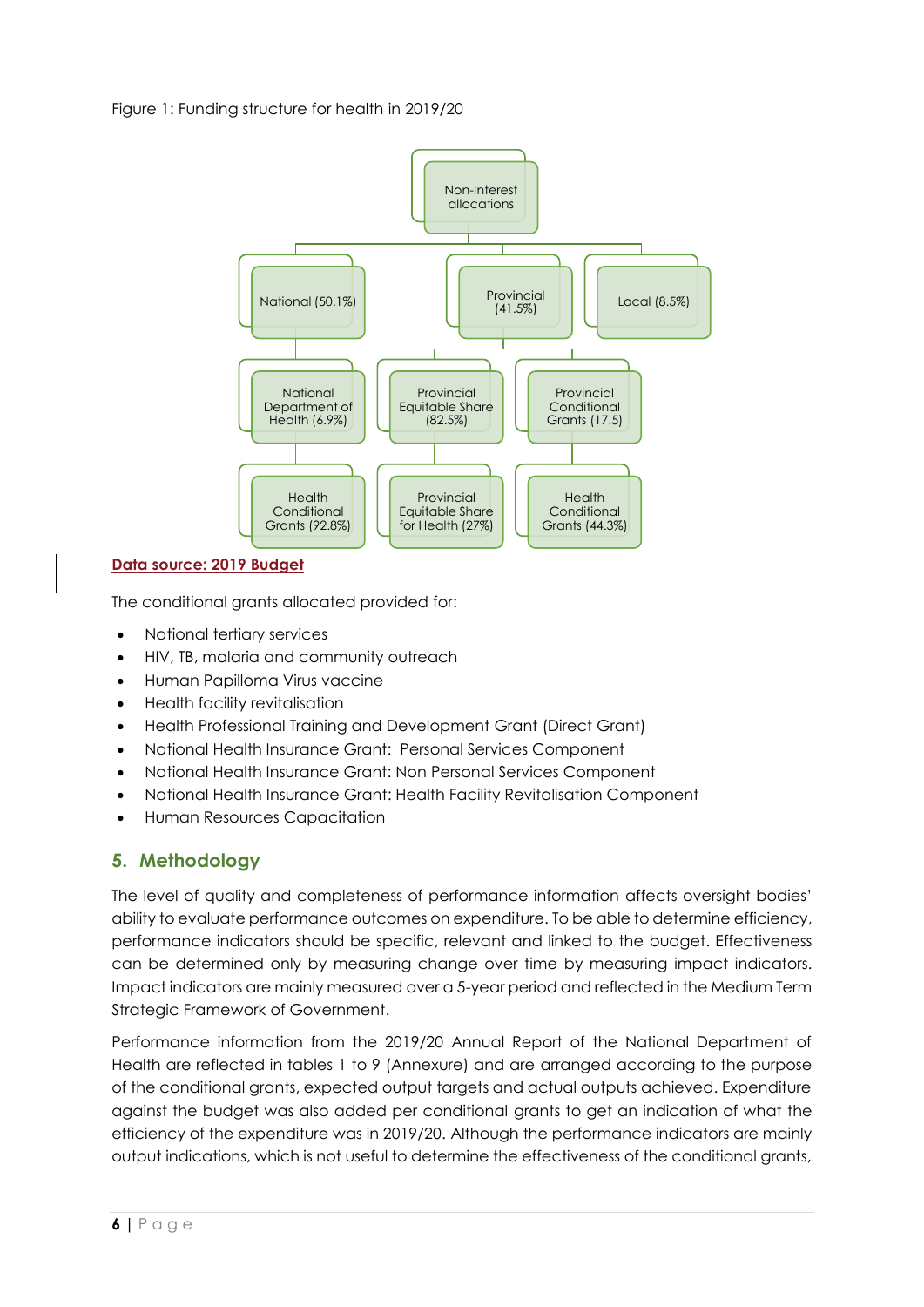specific outputs (in brackets) achieved from the previous financial year were added to the data tables to get an idea of the change in performance over time.

Table 10, compares the purposes of the grants to identify possible duplication between the grants.

# <span id="page-6-0"></span>**6. Observations and evaluation of the performance of the Health Conditional Grants in 2019/20**

The PBO's analysis of the information as presented in the tables 1-10 and supporting documents (the 2020 Budget) shows:

### **The National Tertiary Service Grant:**

- A relative small underspending due to delays in delivery of equipment. A rollover has been requested.
- All performance outputs have exceeded the targets.

To increase equitable access to tertiary service across the country, a developmental allocation within the grant was introduced from 2020/21. This is expected to reduce patient referrals to other provinces by bringing tertiary services closer to the patients in provinces where these services are relatively underdeveloped, such as the Eastern Cape, Limpopo, Mpumalanga and North West.

**HIV, TB, Malaria and Community Outreach Grant (Direct Grant)** (Human Papilloma virus, mental health and oncology and Covid-19: will be added)

- Under-spending of 0.8 per cent (due to: NHLS and ARVs invoices not paid by KZN, misallocation of expenditure by FS & GP)
- Under-performance on TB, HIV and Malaria targets

An overall observation of the performance information provided by the schedules to the DORA 2019 on this conditional grant is meant to support attempts at improving primary health care services as well as efforts to prevent the spreading of sexually transmitted diseases. Over time, specific diseases have been added to the initial purpose of this grant, which was to fund efforts to address the spread of sexually transmitted diseases. The broadened spectrum of trying to fund distinct projects addressed at specific diseases (informed by specific strategic plans and needs) from this conditional grant as well as projects to address primary health care matters diluted the initial purpose of the conditional grant. A more focused funding strategy for each disease should be considered. An important example is the need for specific funding for efforts to end the HIV epidemic, which was the cause of 23.4 per cent deaths in 2019, by 2030.

The community outreach services component of the conditional grant was introduced in 2018/19 to ensure that the training, remuneration and monitoring and evaluation of the performance of community healthcare workers, who play a pivotal role in ensuring access to healthcare to the most vulnerable people in South Africa, is more uniformly standardised. The outputs of the community outreach component involve human resource capacity, training and primary health care services. These outputs make the community outreach component more suitable for a human resources capacity conditional grant, which exists in the health financing system. The annual report indicates that a high number of outreach leaders were trained, but the scale of this training is not reflected in the number of stipends that were paid. It is, therefore, not clear if these trainees also received stipends.

The equitable share formula uses caseload data and primary health care visits to determine the shares of funding to provinces. The funding provided by the HIV, TB, Malaria and Community Outreach Grant (Direct Grant) provides outputs that inform the caseload data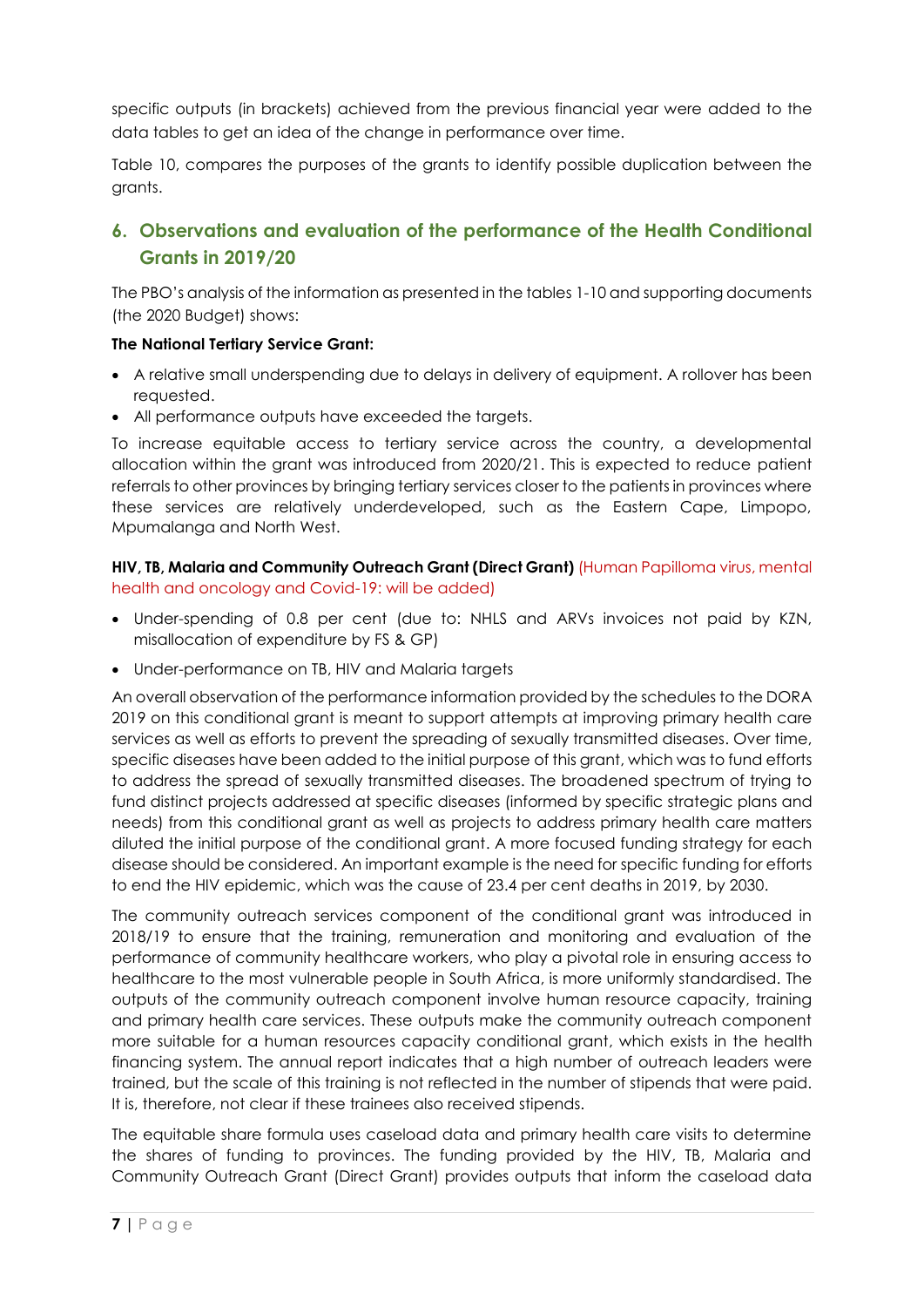and primary health care visits. This grant could, therefore, be funded through the provincial equitable share. The inclusion of the conditional grant funding into the equitable share could result in improved monitoring of performance due to the quarterly reporting mechanism in place for provinces on programmes to report on expenditure and performance on the equitable share. The performance management and budgeting system for Communicable and Non-Communicable Diseases programme (on a national level) and District health services and Provincial Hospital Services (on a provincial level) programmes could be used for this purpose, with each disease presented in a separate sub-programme. The use of different programme names and purposes of programmes at the national and provincial spheres of government further creates confusion for monitoring purposes.

### **The Health Facility Revitalisation Grant (Direct Grant)**

- Underspending of 3.0 per cent of the transferred amount is reflected
- Only three of five planned new facilities were completed due to poor performance, which caused delays in completion of some capital projects. The Department indicated that additional regular monitoring and oversight tools will be implemented to ensure adequate project execution

### **National Health Insurance Grant: Health Facility Revitalisation Component (Indirect) \***

- There was under-spending of 22 per cent on the original budget allocated for the NHI Grant caused by invoices that were received late.
- The conditional grant also underperformed on the completion of new facilities (2 of 6) completed); facilities maintained (39 of 45 planned) and only two of the planned 10 facilities were upgraded or renovated and refurbished.

An overall observation of the performance information provided by the schedules to the DORA 2019 on the two health facility revitalisation conditional grants is that both grants have the same purpose and outputs. In addition, both conditional grants underperformed. It might be advisable to focus on one effective and efficient conditional grant that attempts to spend the funds efficiently throughout the health system for overall improved services. It should also be noted that both grants are housed in the second largest Health Facilities Infrastructure Management sub-programme (35.4%) in the Hospital Systems programme in the National Department of Health. This sub-programme structure supports the management of health infrastructure as a single conditional grant. The largest sub-programme, Hospital Systems (64.6%) in the Hospital Systems programme, houses the national tertiary services grant that provides mainly for current expenditure and not capital/infrastructure expenditure. This subprogramme structure does not support the purpose of the programme, which is expected to be on Systems and Infrastructure.

However, at a provincial level, a Health Facilities Management programme provides for separate sub-programmes for different health facilities and the Central Hospital Services programme provides for Central Hospital Services and Provincial Tertiary Hospital Services.

### **Health Professional Training and Development Grant (Direct Grant)**

- Almost the full transferred amount for the conditional grant was spent.
- The recruitment of specialists and other staff was slow. The reason for the slow recruitment was due to the need to obtain approval from Provincial Treasury or Premiers Offices for these appointments in some provinces.
- This is the only grant that shows the number of administration staff (of 23) as an output.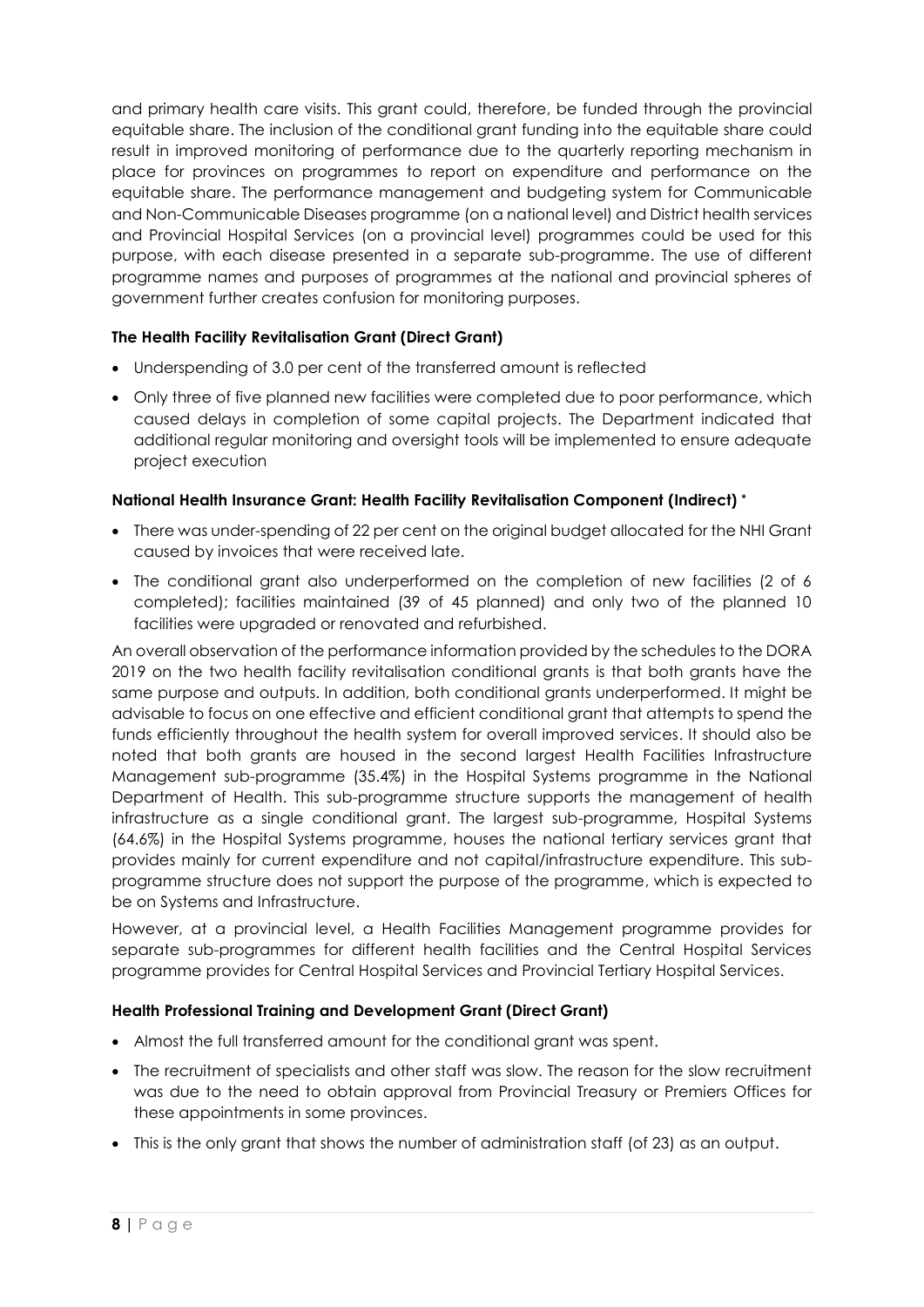Full expenditure without performance raises questions about the credibility of the budget and whether there was efficient expenditure of the funds. If such a relatively small grant, with only 4 outputs, requires 23 administrative staff members, other conditional grants might then require much more. The cost of administration should play a crucial role in structuring the funding of a sector.

In an effort to improve efficiency, the department merged the HPTD grant with the human resources capacitation grant in 2020/21. The training component is focusing mainly on recruiting registrars although other categories are still funded.

### **Human Papilloma Virus**

- There was underspending of 19 per cent on the original budget allocated for this grant.
- The planned vaccination of 80 per cent of 9-year old girls was almost met (76.7%)

This conditional grant has been merged with the HIV, TB, Malaria and Community Outreach Grant (Direct Grant). See comments above on this conditional grant.

### **National Health Insurance Grant: Personal Services Component (Indirect)**

- The department spent 13 per cent of this budget
- No district level observations for psychiatric services, clinical psychological services and forensic mental services were provided
- There was no spending on General Practitioner Contracting (Capitation)

The reason given for not contracting private health professionals was non- compliance of health professionals to supply chain management requirements. A capitation model was, however, developed but was not implemented due to capacity challenges to implement the reimbursement model. (In future the contracting of health professionals will be decentralised to the Provincial Departments of Health). Progress on the implementation of the capitation model should be monitored closely to ensure access to health services. It should also be noted that the National Development Plan requires the development of a human resource plan for the health sector. Performance on this requirement is crucial to ensure the implementation of an inclusive health service.

The combination of the conditional grants aimed at improving human resources required for a National Health Service (National Health Insurance Grant: Personal Services Component) and the Human Resources Capacitation (HRC) Grant should be considered. The combined grant should be aimed at assisting the implementation of the Health Strategic Plan for 2019/20- 2024/25.

### **National Health Insurance Grant: Non Personal Services Component (Indirect)**

- The Department has spent only 64 per cent of the original budget allocated for this conditional grant
- The Department performed or over-performed on the planned outputs
- 381 731 more patients were enrolled in the chronic medicines dispensing and distribution (CCMDD) programme – This output is more suitable in a programme that supports the modernisation of health systems.

Although a phased implementation of national health insurance is planned, the performance outputs or the budget for this grant should be reviewed. Such review will ensure the implementation of the different health systems (stock, dispensing, registration, etc.) that are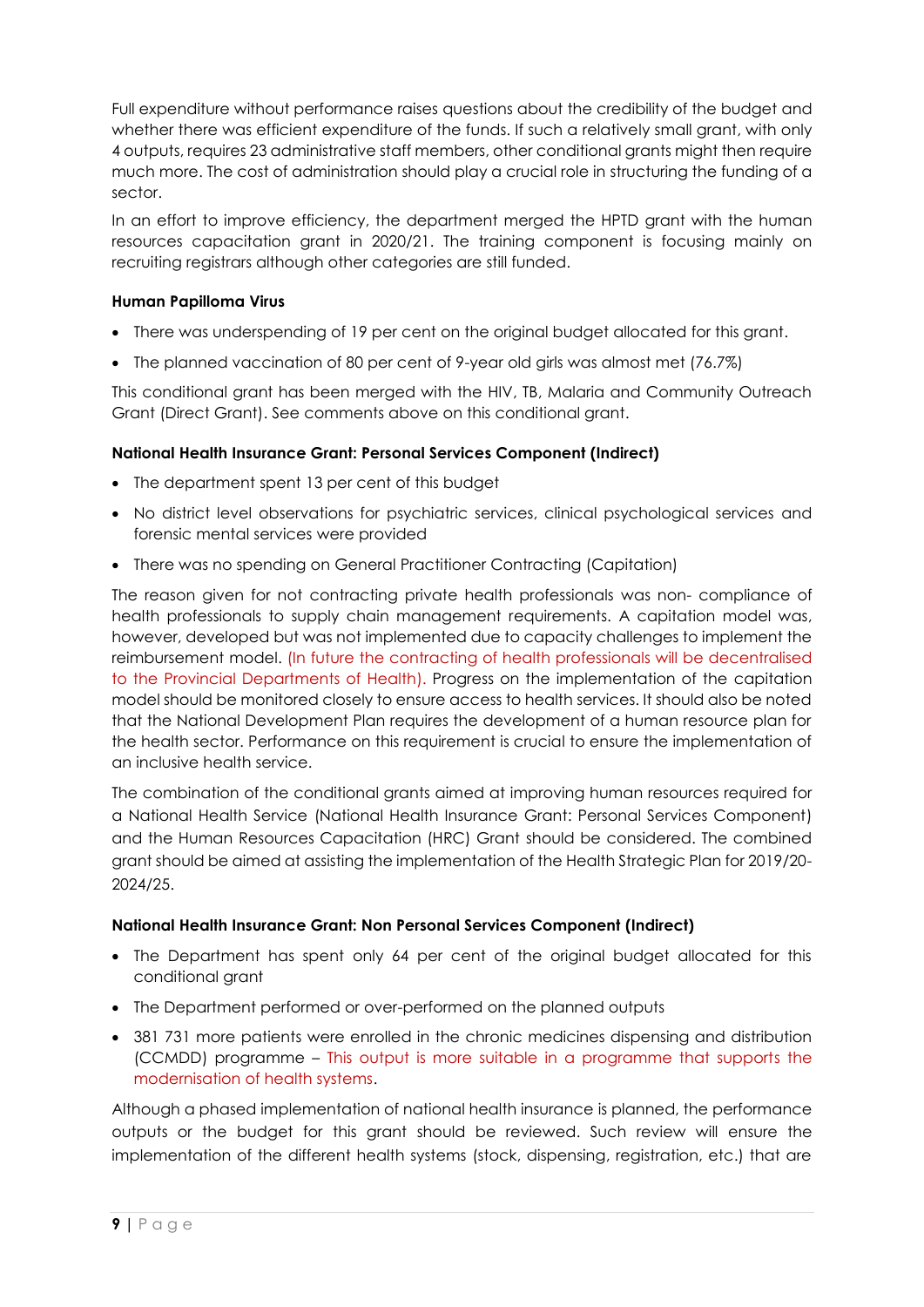required for the implementation of a proper national health service and to prevent underspending or over budgeting for services that are already provided by the health sector.

One of the central aspects of the 2017 National Health Insurance White Paper is the establishment of the National Health Insurance Fund as a public entity. Funds were reprioritised to the National Health Insurance programme for establishing a capacitated unit within the department. This unit will be transferred to the new entity once it is created.

Prior to the formation of the National Health Insurance Fund, national health insurance will largely be funded through the national health insurance indirect grant, which is managed and spent by the national department on behalf of provinces. The grant was initially comprised of three components. The non‐personal services component funds initiatives to strengthen the health system in preparation for national health insurance. These include information systems, the ideal clinic initiative, the centralised dispensing and distribution of chronic medicines, including antiretroviral drugs, and the piloting of the national quality health improvement plan.

The second component was allocated towards a personal services component to contract private general practitioners to provide primary health care services in their own practices. The allocations and scope of the component has been significantly narrowed, and has been changed to a direct conditional grants (National Health Insurance Grant) to provinces. These reallocations include funding for the contracting of general practitioners to do session work in public primary health care facilities, and to strengthen the provision of mental health and oncology services.

The third part of the national health insurance indirect grant was the health facility revitalisation component. This component remains the same although the ideal is to merge this conditional grant with the direct Health Facility Revitalisation Grant (see above) \* .

### **Human Resources Capacitation (HRC) Grant** [now merged with Health Professional Training and Development Grant (Direct Grant)]

 Over-expenditure as well as over-performance on this conditional grant was due to the statutory obligation to place medical interns for completion of their studies.

Finally, an observation drawn from comparing some of the data collected/outputs from the grant shows that this data seems similar to the information used to determine the proportions per province in the equitable share formula. The grant funding could possibly, therefore, be included in the equitable shares to provinces. This inclusion may not only improve regular reporting on performance to Parliament, but may also improve efficiency of conditional grant spending.

Alternatively, if human resource requirements are not included in the provincial equitable share formula, a review of grant structures should be considered. To ensure greater efficiency and more effective provision of human resources for a national health service a further consolidation of the Human Resources Capacitation (HRC) Grant, Health Professional Training and Development Grant (Direct Grant) and the National Health Insurance Grant: Personal Services Component should be considered. A more focused and consolidated strategy and funding model could assist in addressing the human resource capacity, attitude of staff, safety and quality of care in health facilities.

# <span id="page-9-0"></span>**7. Conclusion**

According to Money Bills and Related Matters Act of 2009, Members of Parliament, including Members of the Appropriations and Finance committees are required to do oversight of the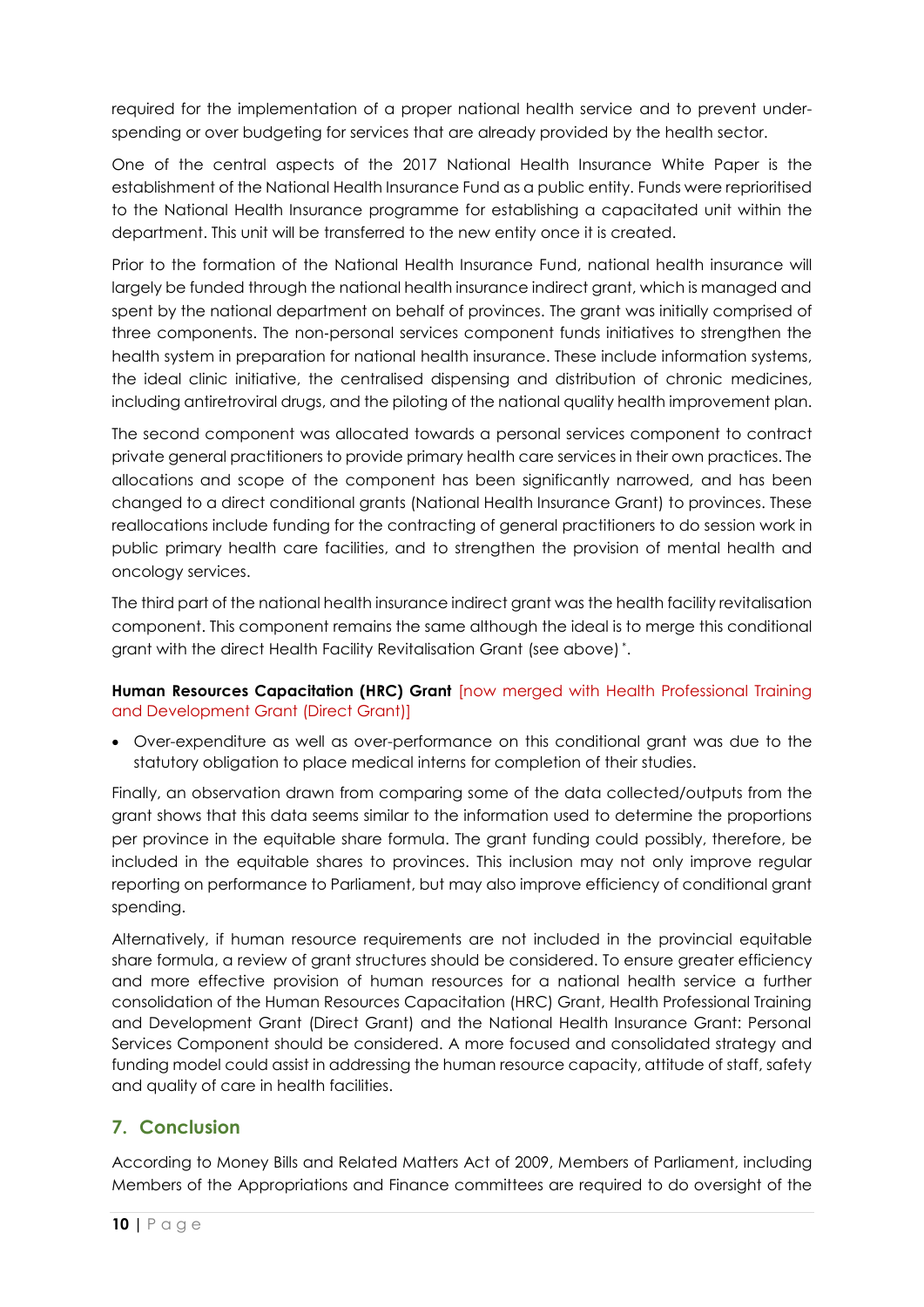implementation of the budget. The oversight process includes the monitoring of expenditure and analysis of performance. The PBO assists Member of Parliament on an ongoing basis with the analysis of government departments' budgets and performance. This brief specifically focusses on the health sector, in terms of the structure of funding and the performance of conditional grants during the 2019/20 financial year.

Some of the main performance findings for possible further discussion are:

- The delivery on infrastructure projects remains one of the biggest failures in the health sector.
- Information systems for controlling stock, managing dispensing, registering of patients, and capturing of data are still not in full operation in the health sector.
- The finalising and implementation of the Health Human Resource Strategic Plan for 2019/20-2024/25: The Plan should address all the human resource failures such as workforce projections, skills mix, education, training and developments, recruitment and deployment of staff
- The duplication of funding for the same purpose or outputs within the conditional grant frameworks
- Funds are not available to managers and frontline providers, with flexibility to manage it according to their local needs. This might be a restriction of funding health through a conditional grant.
- The Department indicated that the funding structure for the health sector will only be reconfigured once the National Health Insurance Bill, is enacted. One of the central aspects of the bill is the establishment of the National Health Insurance Fund as a public entity and should not be the cause of not improving the current funding structures, infrastructure and human resource capacity to provide a proper health service.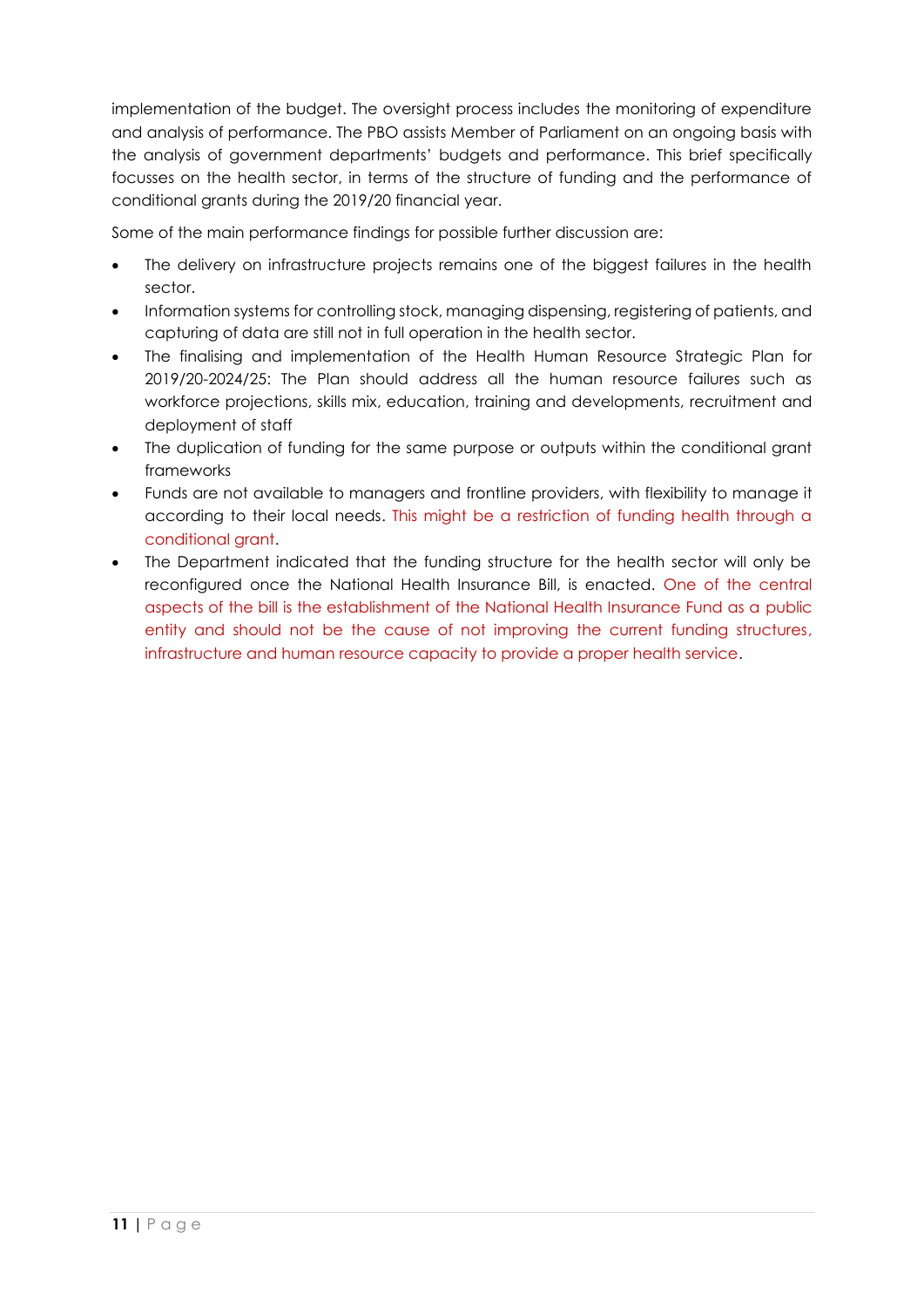### <span id="page-11-0"></span>**Annexure**

Table 1: National Department of Health**:** National Tertiary Service Grant

| Purpose of the grant                        |                                                                                                                                                                                 | Outputs                                                                                                                                             | <b>Expected outputs</b>                                     | <b>Actual outputs</b>                                                            |
|---------------------------------------------|---------------------------------------------------------------------------------------------------------------------------------------------------------------------------------|-----------------------------------------------------------------------------------------------------------------------------------------------------|-------------------------------------------------------------|----------------------------------------------------------------------------------|
| ∣∙<br>I۰                                    | Ensure provision of tertiary health services in<br>South Africa<br>To compensate tertiary facilities for the<br>additional costs associated with provision of<br>these services | Inpatient separations<br>$\bullet$<br>Day patient separations<br>Outpatient first attendances<br>Outpatient follow up attendances<br>Inpatient days | 644 876<br>388 399<br>1 210 403<br>2945919<br>4 0 5 5 8 4 0 | 778 648<br>464 416<br>1 563 302<br>3 136 458<br>4 939 695 (3 916 211 in 2018/19) |
| Transferred amount per amended DORA (R'000) |                                                                                                                                                                                 | Original budget: R13 185 528                                                                                                                        | <b>Transferred: R13 468 134</b>                             | 531<br>R <sub>13</sub><br>306<br>Spent:<br>(R12 162 961 spent in 2018/19)        |

Table 2: National Department of Health HIV, TB, Malaria and Community Outreach Grant (Direct Grant)

| Purpose of the grant                           | Outputs                                 | <b>Expected outputs</b>        | <b>Actual outputs</b>            |
|------------------------------------------------|-----------------------------------------|--------------------------------|----------------------------------|
| <b>HIV and AIDS Component:</b>                 | <b>HIV and AIDS Component:</b>          | <b>HIV and AIDS component:</b> | <b>HIV &amp; AIDS Component:</b> |
| To enable the health sector to develop and     | new patients that started on ART        | 800 000                        | 725 201 (692 397 in 2018/19)     |
| implement an effective response to HIV and     | patients on ART remaining in care       | 5 800 000<br>$\bullet$         | 5 015 476 (4 629 831)            |
| AIDS and TB                                    | male condoms distributed                | 990 318 436<br>$\bullet$       | 642 886 644                      |
| Prevention and protection of health workers of | female condoms distributed              | 40 000 000                     | 16 632 792                       |
| exposure to hazards in the workplace           | exposed infant HIV positive at 10 weeks | 200                            | 1 284                            |
|                                                | PCR test                                |                                |                                  |
|                                                | clients tested for HIV (including       | 14 000 000                     | 18829648                         |
|                                                | antenatal)                              |                                |                                  |
|                                                | Medical Male Circumcision performed     | 800 000<br>$\bullet$           | 413057                           |
|                                                | patients on ART initiated on isoniazid  | 565 494<br>$\bullet$           | 508 351 patients on ART          |
|                                                | preventative therapy (IPT)              |                                | initiated on isoniazid           |
|                                                | adherence clubs                         | 30 000                         | preventative therapy             |
|                                                | patients participating in adherence     | 900 000                        |                                  |
|                                                | clubs                                   |                                |                                  |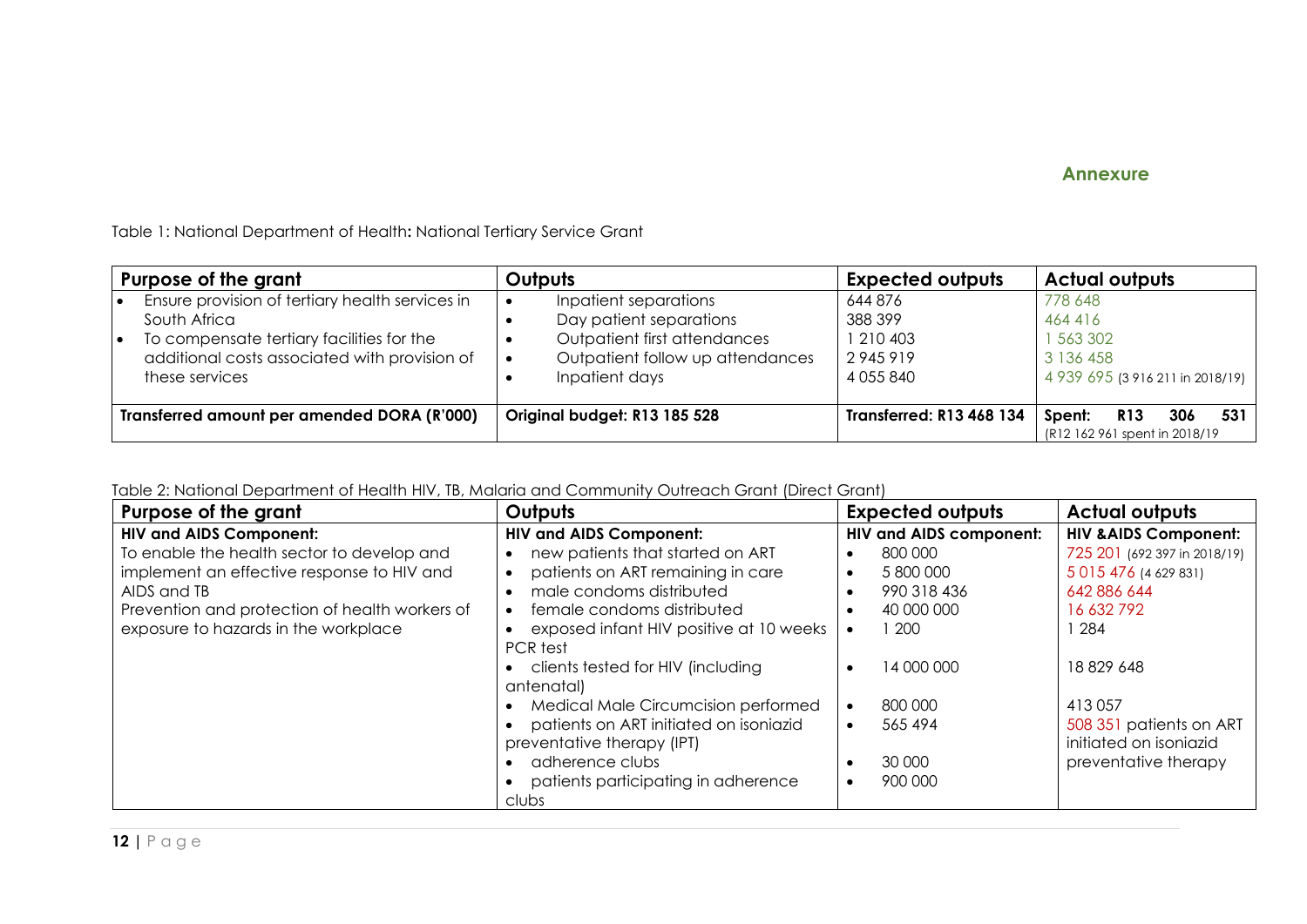| <b>Purpose of the grant</b>                                                                                                                                                                                                                                | Outputs                                                                                                                                                                                                                                                                                                                                              | <b>Expected outputs</b>                                                                                                                                                                                  | <b>Actual outputs</b>                                                                                                                                                                                               |
|------------------------------------------------------------------------------------------------------------------------------------------------------------------------------------------------------------------------------------------------------------|------------------------------------------------------------------------------------------------------------------------------------------------------------------------------------------------------------------------------------------------------------------------------------------------------------------------------------------------------|----------------------------------------------------------------------------------------------------------------------------------------------------------------------------------------------------------|---------------------------------------------------------------------------------------------------------------------------------------------------------------------------------------------------------------------|
| <b>TB Component:</b>                                                                                                                                                                                                                                       | <b>TB Component:</b>                                                                                                                                                                                                                                                                                                                                 | <b>TB Component:</b>                                                                                                                                                                                     | <b>TB Component</b>                                                                                                                                                                                                 |
| To enable the health sector to develop and<br>implement an effective response to TB                                                                                                                                                                        | missing undiagnosed TB infected<br>persons found<br>clients initiated on new DR-TB drug<br>$\bullet$                                                                                                                                                                                                                                                 | 80 000                                                                                                                                                                                                   | 43 0 76                                                                                                                                                                                                             |
|                                                                                                                                                                                                                                                            | TB screening in facility rate<br>$\bullet$<br>% of all TB clients started on treatment<br>$\bullet$<br>% of confirmed TB Rifampicin Resistant<br>$\bullet$<br>started on treatment<br>% TB client treatment success rate<br>Number of people testes for TB using                                                                                     | 10 000<br>$\bullet$<br>95%<br>$\bullet$<br>95%<br>$\bullet$<br>70%<br>$\bullet$<br>95%<br>$\bullet$                                                                                                      | 8411<br>82%<br>$\bullet$<br>96%<br>$\bullet$<br>89%<br>$\bullet$<br>78% (75% in 2018/19)<br>$\bullet$                                                                                                               |
|                                                                                                                                                                                                                                                            | Xpert<br>• % of hospitals implementing the urine<br>lipoarabinomannan assay (LAM) test<br>• % TB client loss to follow up rate                                                                                                                                                                                                                       | 2916760<br>$\bullet$<br>100%<br>$\bullet$                                                                                                                                                                | 2076726<br>$\bullet$<br>$\bullet$<br>No data available<br>$\bullet$                                                                                                                                                 |
|                                                                                                                                                                                                                                                            |                                                                                                                                                                                                                                                                                                                                                      | 5%                                                                                                                                                                                                       | 16.3%<br>$\bullet$                                                                                                                                                                                                  |
| <b>Community Outreach Services Component:</b><br>To ensure provision of quality outreach services<br>through WBPHCOTs<br>To improve the efficiencies of the WBOT<br>programme by harmonising and standardising<br>and strengthening performance monitoring | Outreach<br>Community<br><b>Services</b><br>Component:<br>• Community Health Workers receiving<br>stipend<br>Community Health Workers trained<br>Outreach Team Leaders trained<br>$\bullet$<br>Number of under 5 years seen<br>$\bullet$<br>5 years and above seen<br>$\bullet$<br><b>HIV defaulters traced</b><br>TB defaulters traced<br>$\bullet$ | <b>Community Outreach</b><br><b>Services Component:</b><br>49 0 57<br>20 000<br>$\bullet$<br>2 0 0 0<br>$\bullet$<br>2 000 000<br>$\bullet$<br>4 000 000<br>$\bullet$<br>313 687<br>$\bullet$<br>26 39 2 | <b>Community Outreach</b><br><b>Services Component:</b><br>45 880<br>29 184<br>$\bullet$<br>3569<br>$\bullet$<br>6 509 680<br>$\bullet$<br>20 435 787<br>$\bullet$<br>313 687<br>$\bullet$<br>26 3 9 2<br>$\bullet$ |
| <b>Malaria Component:</b><br>To enable the health sector to develop and<br>implement an effective response to support the<br>effective implementation of the malaria<br>elimination strategic plan                                                         | <b>Malaria Component:</b><br>• % of malaria endemic municipalities<br>with $> 95\%$ indoor residual spray (IRS)<br>coverage<br>• % confirmed cases notified with 24<br>hours of diagnosis in the endemic districts                                                                                                                                   | <b>Malaria Component:</b><br>20%<br>50%<br>50%                                                                                                                                                           | <b>Malaria Component</b><br>13%<br>43%<br>53%                                                                                                                                                                       |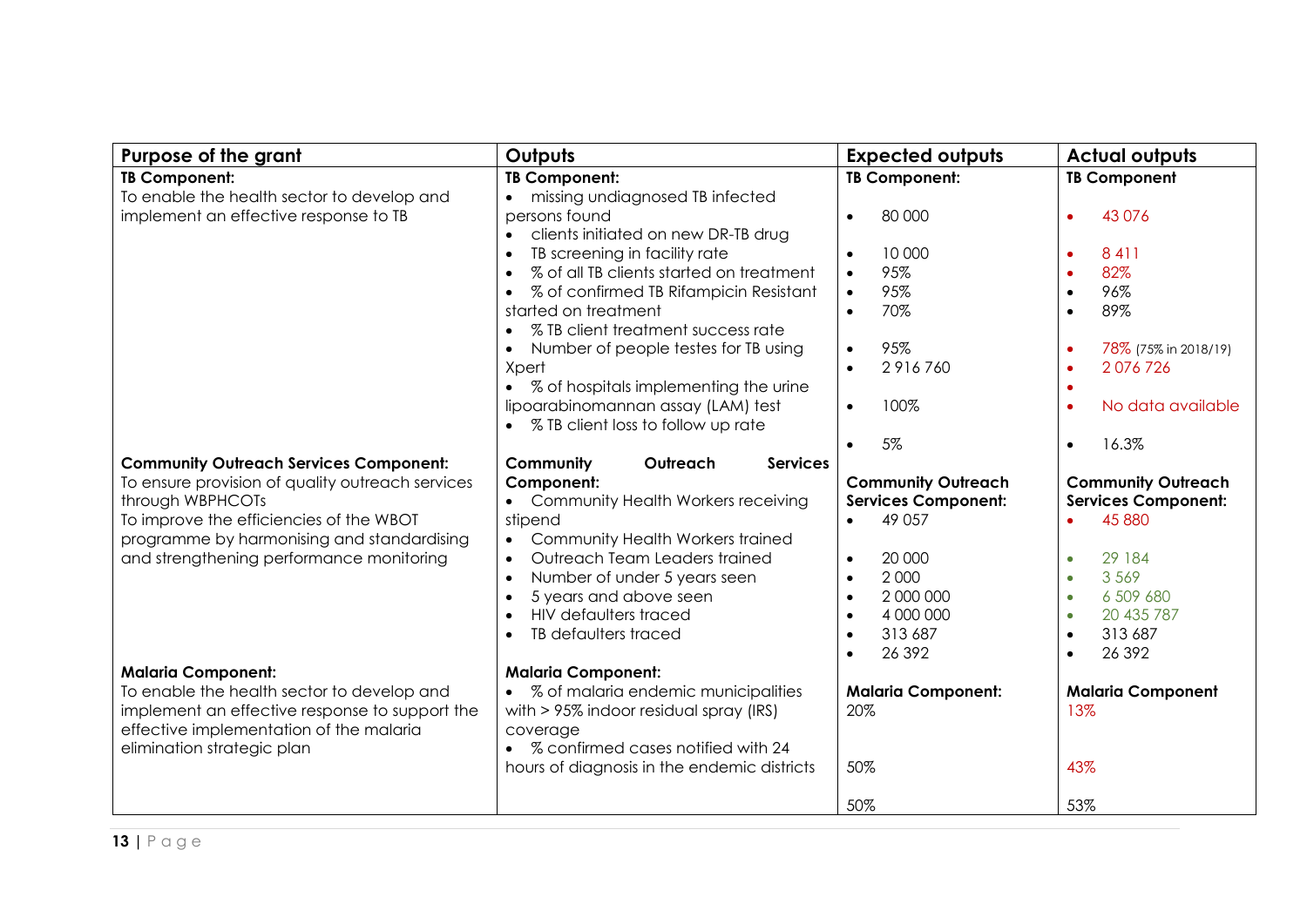| Purpose of the grant                        | Outputs                                                                                               | <b>Expected outputs</b>        | <b>Actual outputs</b> |
|---------------------------------------------|-------------------------------------------------------------------------------------------------------|--------------------------------|-----------------------|
|                                             | • % of confirmed cases investigated and<br>classified within 72 hours in the endemic                  |                                |                       |
|                                             | districts<br>• % confirmed cases receiving                                                            | 90%                            | 65% and 74%           |
|                                             | recommended treatment<br>• % of identified health workers trained                                     | 80%                            | 110%                  |
|                                             | on malaria elimination<br>• % of social mobilisation information<br>education and communication (IEC) | 80%                            | 71%                   |
|                                             | campaigns conducted<br>• % of vacant funded malaria positions<br>filled                               | 50%                            | 98%                   |
| Transferred amount per amended DORA (R'000) | Original budget:R22 038 995                                                                           | <b>Transferred: R22 076144</b> | Spent: R21 900 654    |

Table 3: Health Facility Revitalisation Grant (Direct Grant)

| Purpose of the grant                                                                                                                                                                                                                                                                                                                                         | Outputs                                                                                                                                               | <b>Expected outputs</b>                                     | <b>Actual outputs</b>                                                                        |
|--------------------------------------------------------------------------------------------------------------------------------------------------------------------------------------------------------------------------------------------------------------------------------------------------------------------------------------------------------------|-------------------------------------------------------------------------------------------------------------------------------------------------------|-------------------------------------------------------------|----------------------------------------------------------------------------------------------|
| To help accelerate construction,<br>maintenance, upgrading and rehabilitation of<br>new and existing infrastructure in health<br>including, health technology, organizational<br>development systems and quality assurance<br>To enhance capacity to deliver health<br>infrastructure<br>• To accelerate the fulfilment of Occupational<br>Health and Safety | new facilities completed<br>facilities maintained<br>facilities upgraded and<br>renovated<br>facilities commissioned in terms<br>of Health Technology | $\bullet$ 5<br>$\bullet$ 60<br>$\bullet$ 16<br>$\bullet$ 26 | 3 (14 of 25 in 2018/19)<br>$\bullet$<br>-60<br>$\bullet$<br>-16<br>$\bullet$<br>$\bullet$ 26 |
| Transferred amount per amended DORA (R'000)                                                                                                                                                                                                                                                                                                                  | Original budget: R6 006 973                                                                                                                           | <b>Transferred: R6 441 072</b>                              | Spent: R6 238 423<br>(R6 072 743 in 2018/19)                                                 |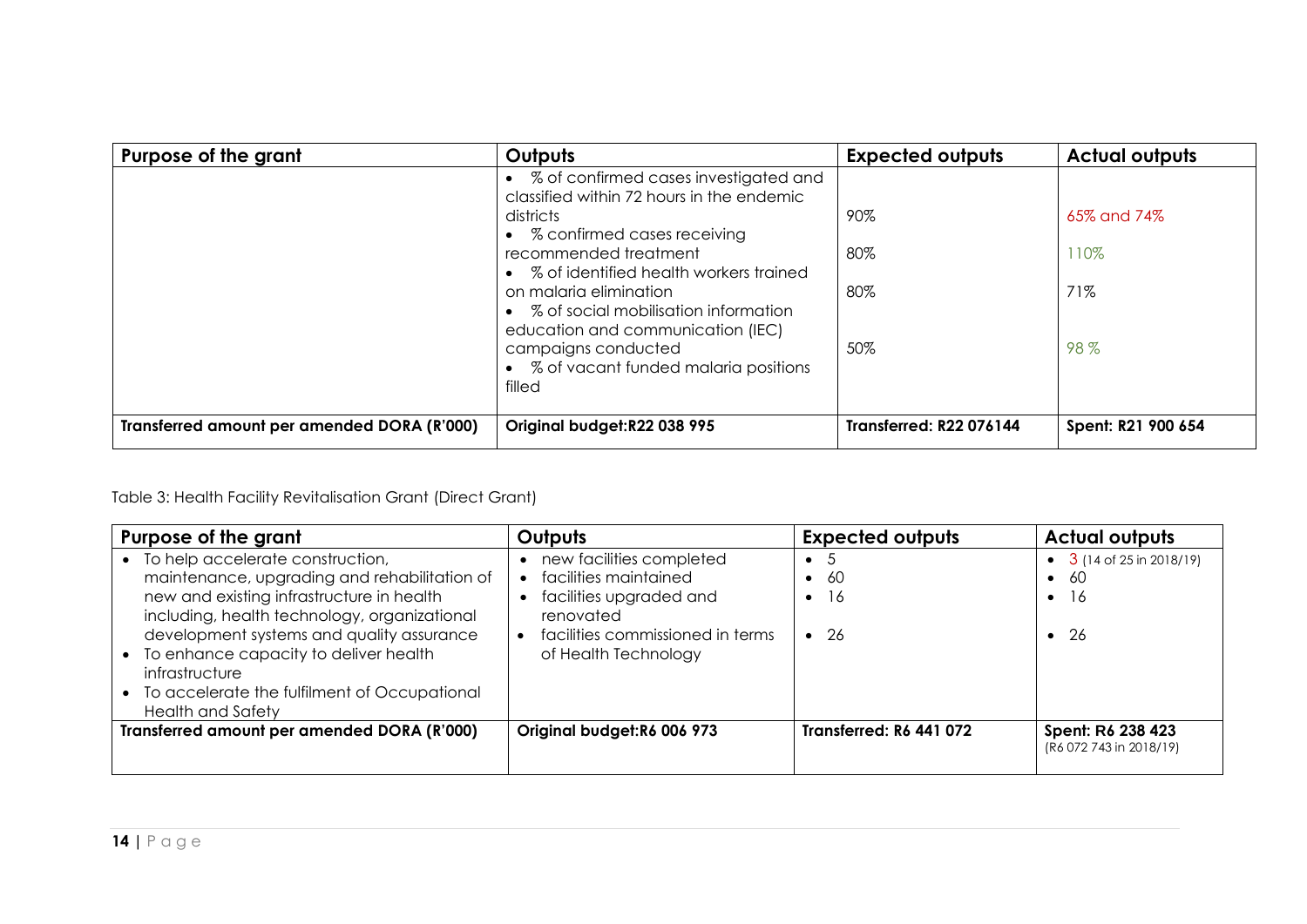Table 4: Health Professional Training and Development Grant (Direct Grant)

| Purpose of the grant                                                                                                                                      | Outputs                                                                                                                                                                                                                                             | <b>Expected outputs</b>        | <b>Actual outputs</b>                        |
|-----------------------------------------------------------------------------------------------------------------------------------------------------------|-----------------------------------------------------------------------------------------------------------------------------------------------------------------------------------------------------------------------------------------------------|--------------------------------|----------------------------------------------|
| Support provinces to fund service costs<br>associated with clinical teaching and training of<br>health science trainees on the public service<br>platform | Number of specialists<br>Number of registrars<br>$\bullet$<br>Number of medical officers<br>Number of clinical<br>supervisors/trainers per<br>category in Nursing, EMS and<br>allied health and pharmacy<br>Number of grant<br>administration staff | 370<br>335<br>325<br>901<br>23 | 284 (380 in<br>208/19)<br>369<br>304<br>851  |
| Transferred amount per amended DORA (R'000)                                                                                                               | Original budget: R2 940 428                                                                                                                                                                                                                         | <b>Transferred: R2 974 091</b> | Spent: R2 945 938<br>(R2 793 218 in 2018/19) |

Table 5: National Health Indirect Grant: Human Papillomavirus Vaccine Component

| Purpose of the grant                                                                                                                                             | Outputs                                                                                                                                                                       | Expected outputs of the   Actual achieved<br>grant |                                           |
|------------------------------------------------------------------------------------------------------------------------------------------------------------------|-------------------------------------------------------------------------------------------------------------------------------------------------------------------------------|----------------------------------------------------|-------------------------------------------|
| To enable the health sector to prevent cervical<br>cancer by making available HPV vaccination for<br>grade four schoolgirls in all public and special<br>schools | Percentage of grade four<br>schoolgirls aged 9 years and above<br>vaccinated for HPV<br>Percentage of schools with<br>grade four girls reached by the HPV<br>vaccination team | 80%<br>80%                                         | 76.7%<br>84.7% (83.1% in<br>2018/19)      |
| <b>Transferred amount per amended DORA</b><br>(R'000)                                                                                                            | Original budget: R211 200                                                                                                                                                     | Transferred: R170 594                              | Spent: R170 375 (R179)<br>481 in 2018/19) |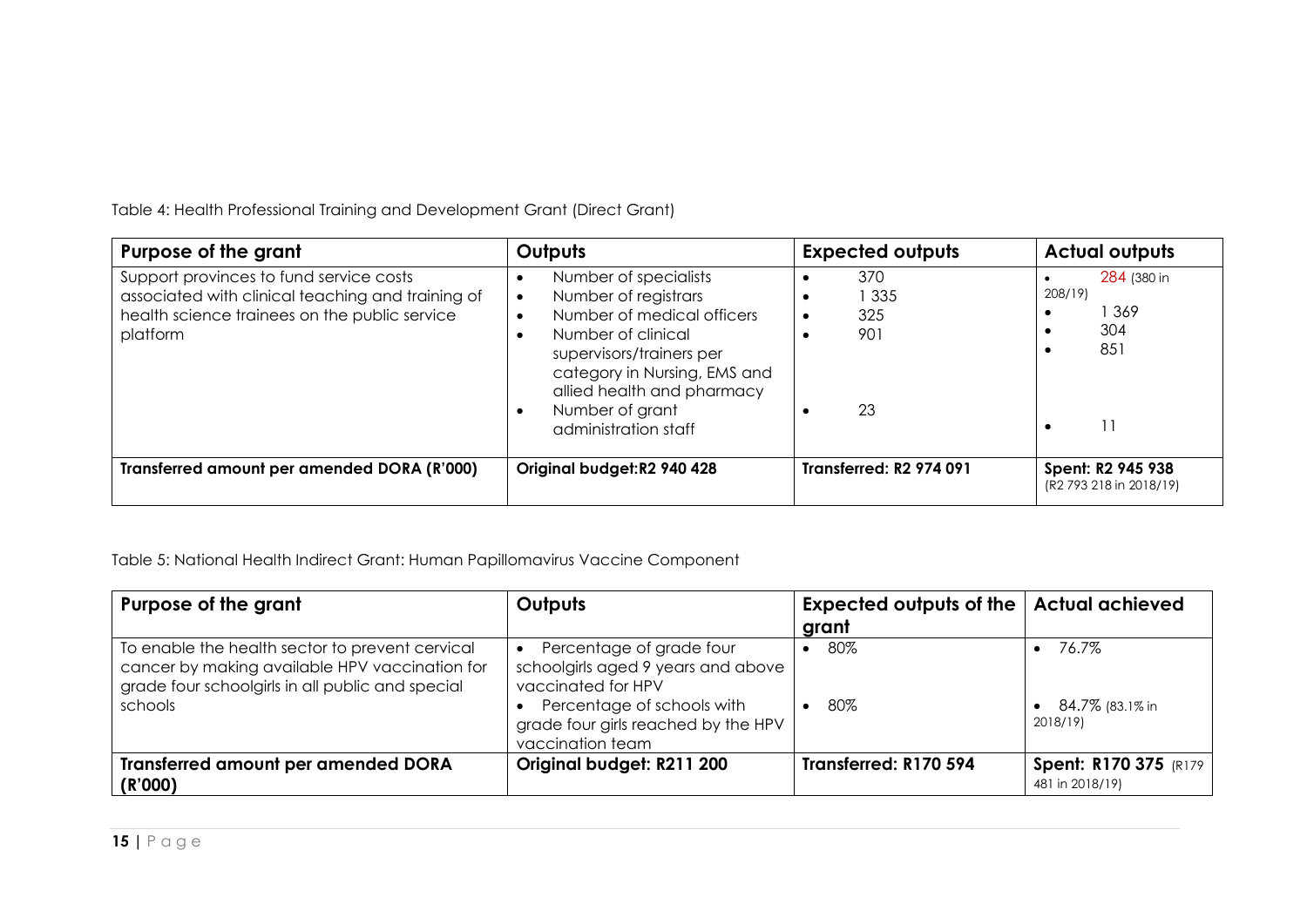| Purpose of the grant                                                                                      | Outputs                                                                                                                                                                                                                                                                                                                                                                                   | <b>Expected outputs of the</b><br>grant                                                                                                        | <b>Actual outputs</b><br>achieved                                      |
|-----------------------------------------------------------------------------------------------------------|-------------------------------------------------------------------------------------------------------------------------------------------------------------------------------------------------------------------------------------------------------------------------------------------------------------------------------------------------------------------------------------------|------------------------------------------------------------------------------------------------------------------------------------------------|------------------------------------------------------------------------|
| To expand the health care benefits through strategic<br>purchasing of services from health care providers | Number of health<br>professional contracted<br>Number of health<br>professionals contracted<br>through capitation<br>arrangements<br>Percentage reduction in<br>the backlog of forensic<br>mental observations<br>Number of patients<br>receiving radiation<br>oncology<br>Number of people with<br>mental health problems<br>seen by a psychiatrist or<br>psychologist at district level | (240 GPs, 10 psychiatrists,<br>$\bullet$<br>20 clinical psychologists)<br>10 arrangements<br>100%<br>$\bullet$<br>7 000<br>22 000<br>$\bullet$ | $\Omega$<br>$\Omega$<br>$\bullet$<br>0%<br>9 1 4 9<br>- 0<br>$\bullet$ |
| Transferred amount per amended DORA (R'000)                                                               | Original budget: R489 000                                                                                                                                                                                                                                                                                                                                                                 | Transferred:                                                                                                                                   | <b>Spent: R64 940</b>                                                  |
|                                                                                                           |                                                                                                                                                                                                                                                                                                                                                                                           |                                                                                                                                                |                                                                        |

Table 6: National Health Insurance Grant: Personal Services Component

Table 7: National Health Insurance Grant: Non Personal Services Component

| Purpose of the grant                                                                                | Outputs                                                                                                     | $\mid$ Expected outputs of the $\mid$ Actual outputs<br>grant | achieved            |
|-----------------------------------------------------------------------------------------------------|-------------------------------------------------------------------------------------------------------------|---------------------------------------------------------------|---------------------|
| $\bullet$ To expand the alternative models for dispensing and<br>distribution of chronic medication | • 3 000 000 patients enrolled for $ $ • 3 000 000<br>receiving medicines through<br>the centralised chronic |                                                               | $\bullet$ 3 381 731 |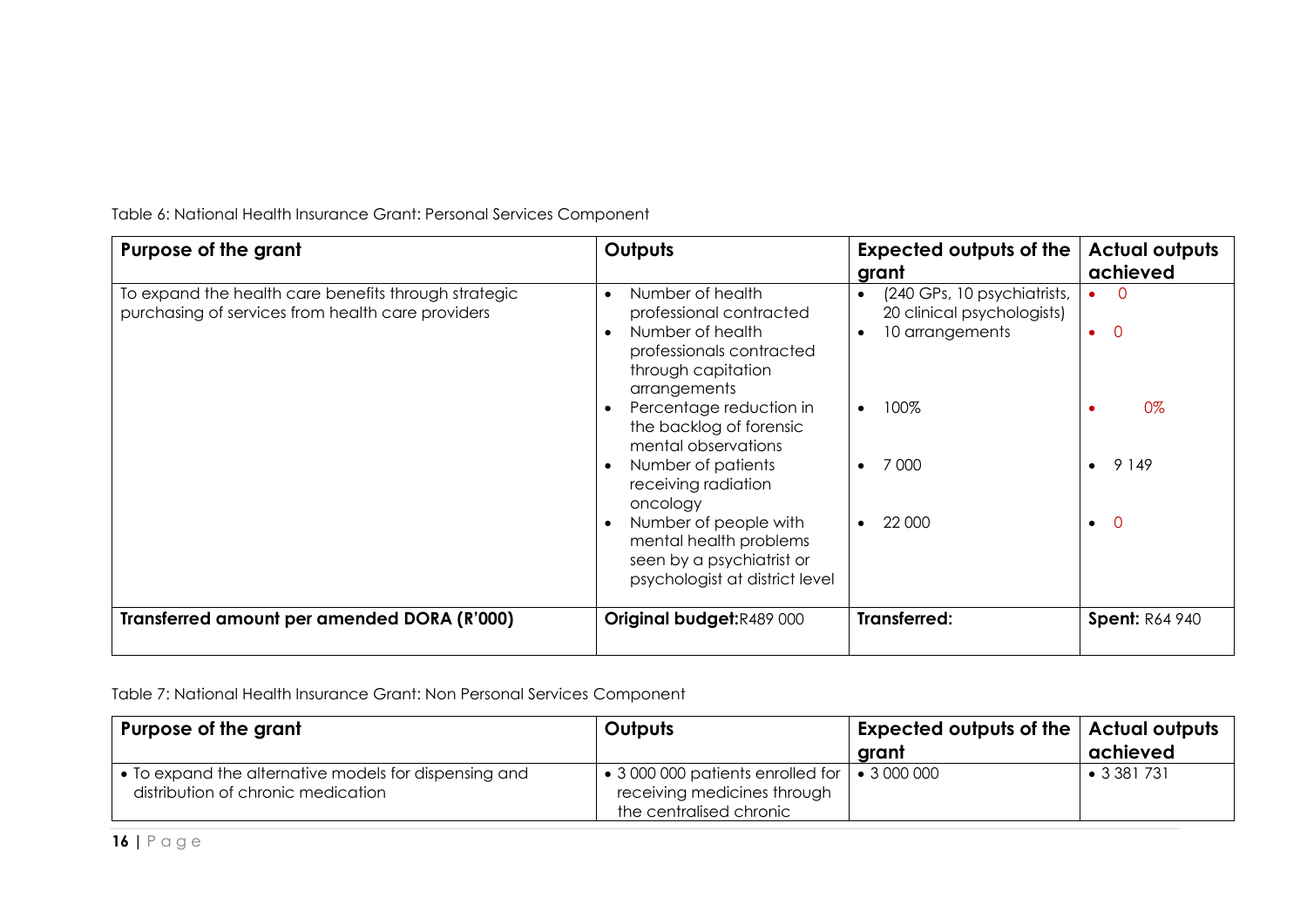| Purpose of the grant                                                                                                                                                                                                                                                                                                                             | Outputs                                                                                                                                                                                                                                                                                                                                                                                                                                                                                                                                                                                                                                                                                                   | <b>Expected outputs of the</b><br>grant                                                          | <b>Actual outputs</b><br>achieved                                                                                                                                            |
|--------------------------------------------------------------------------------------------------------------------------------------------------------------------------------------------------------------------------------------------------------------------------------------------------------------------------------------------------|-----------------------------------------------------------------------------------------------------------------------------------------------------------------------------------------------------------------------------------------------------------------------------------------------------------------------------------------------------------------------------------------------------------------------------------------------------------------------------------------------------------------------------------------------------------------------------------------------------------------------------------------------------------------------------------------------------------|--------------------------------------------------------------------------------------------------|------------------------------------------------------------------------------------------------------------------------------------------------------------------------------|
| • To fund the development of and roll out of new Health<br>Information Systems in preparation for NHI<br>• To develop a risk-adjusted capitation model for the<br>reimbursement of Primary Health Care<br>• To enable health sector to address the deficiencies in the<br>Primary Health Care facilities systematically to yield fast<br>results | medicines dispensing and<br>distribution (CCMDD)<br>programme<br>• Number and percentage of<br>PHC facilities peer reviewed<br>• Number and percentage of<br>PHC facilities achieving an<br>ideal status<br>• Number of PHC facilities and<br>hospitals implementing the<br><b>Health Patient Registration</b><br>System<br>• Number of individuals from<br>the population registered on<br>the NHI Patient Beneficiary<br>Registry<br>• Number of PHC facilities<br>implementing an electronic<br>stock replenishment system<br>• Number of hospitals<br>implementing an electronic<br>stock replenishment system<br>• A base capitation model for<br>the reimbursement of PHC<br>facilities implemented | $\bullet$ 500 and 14%<br>• 1800 and 51%<br>• 3220<br>$-40000000$<br>• 3290<br>• 385<br>$\bullet$ | $\bullet$ 467 and 94%<br>• 1 906 and $56\%$<br>• 3 059 PHC<br>facilities and 34<br>hospitals<br>$-45286288$<br>• 3300<br>378<br>$\bullet$<br>not<br>$\bullet$<br>implemented |
| Transferred amount per amended DORA (R'000)                                                                                                                                                                                                                                                                                                      | Original budget: R758 000                                                                                                                                                                                                                                                                                                                                                                                                                                                                                                                                                                                                                                                                                 | Transferred: R633000                                                                             | <b>Spent: R487 397</b>                                                                                                                                                       |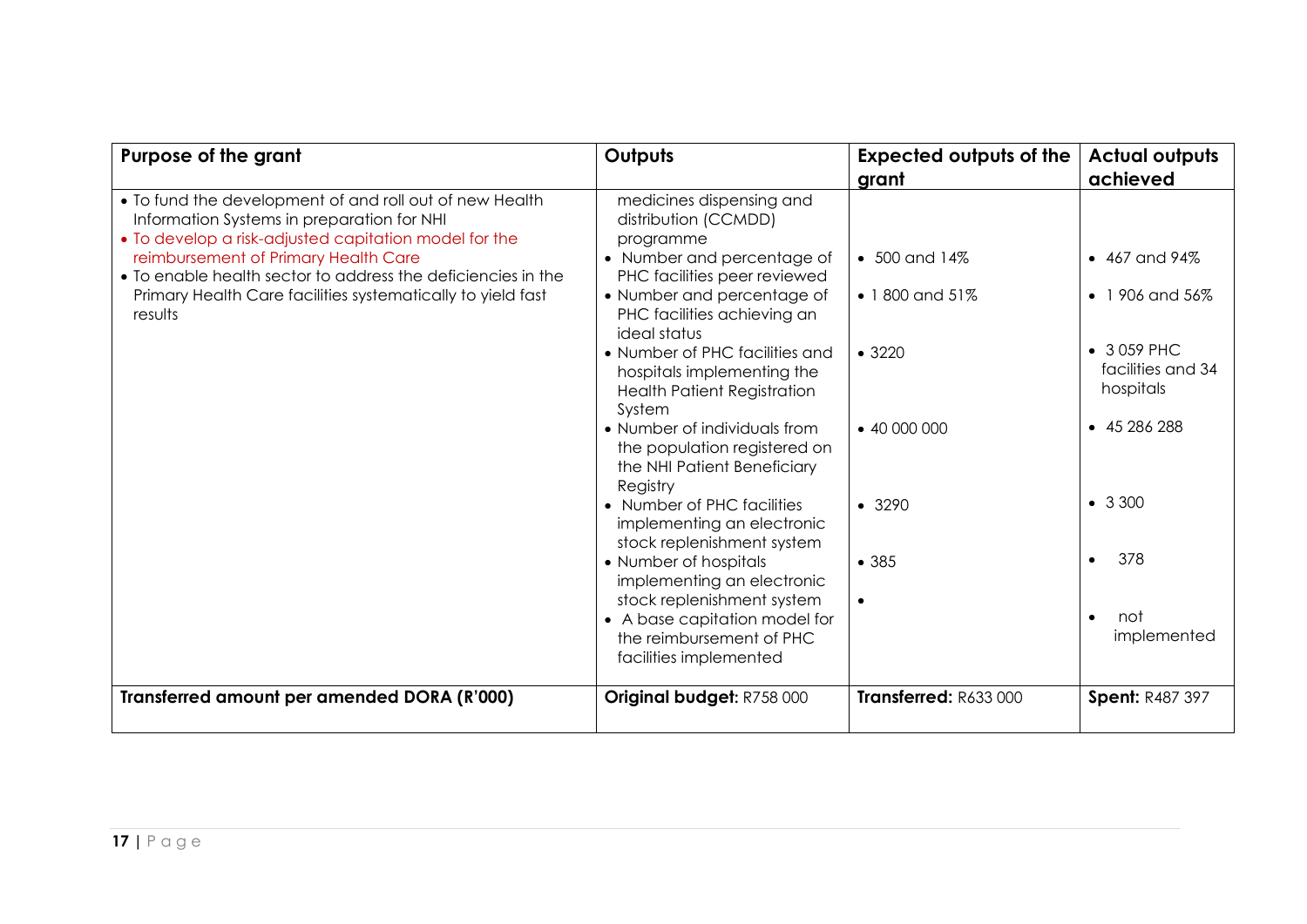Table 8: National Health Insurance Grant: Health Facility Revitalisation Component

| Purpose of the grant                                                                                                                                                                                                                                                                                             | <b>Outputs</b>                                                                                                                                              | <b>Expected outputs of</b><br>the grant | <b>Actual output</b>                  |
|------------------------------------------------------------------------------------------------------------------------------------------------------------------------------------------------------------------------------------------------------------------------------------------------------------------|-------------------------------------------------------------------------------------------------------------------------------------------------------------|-----------------------------------------|---------------------------------------|
| To create an alternative track to improve spending,<br>performance, as well as monitoring and evaluation on<br>infrastructure in National Health Insurance (NHI)<br>To enhance capacity and capability to deliver infrastructure<br>for NHI<br>To accelerate the fulfilment of Occupational Health and<br>Safety | Number of new facilities<br>completed<br>Number of facilities<br>maintained<br>Number of facilities<br>upgraded and additions/<br>renovated and refurbished | $\bullet$ 6<br>45<br><b>10</b>          | - 39<br>$\bullet$<br>- 2<br>$\bullet$ |
| Transferred amount per amended DORA (R'000)                                                                                                                                                                                                                                                                      | Original budget:R1 100 000                                                                                                                                  | Transferred: R856 411                   | <b>Spent: R852 879</b>                |

Table 9: Human Resources Capacitation (HRC) Grant

| Purpose of the grant                                                                   | Outputs                                                                                                                                   | <b>Expected outputs of</b><br>the grant | <b>Actual output</b>  |
|----------------------------------------------------------------------------------------|-------------------------------------------------------------------------------------------------------------------------------------------|-----------------------------------------|-----------------------|
| To capacitate health care service through the appointments<br>of health care providers | Number of health<br>professionals appointed<br>Percentage reduction in<br>vacancy rate on<br>categories on funded and<br>non-funded posts | 500<br>5%                               | 3 1 3 9<br>$0\%$      |
| Transferred amount per amended DORA (R'000)                                            | Original budget: R605 696                                                                                                                 | <b>Transferred: 905 696</b>             | <b>Spent: 916 933</b> |